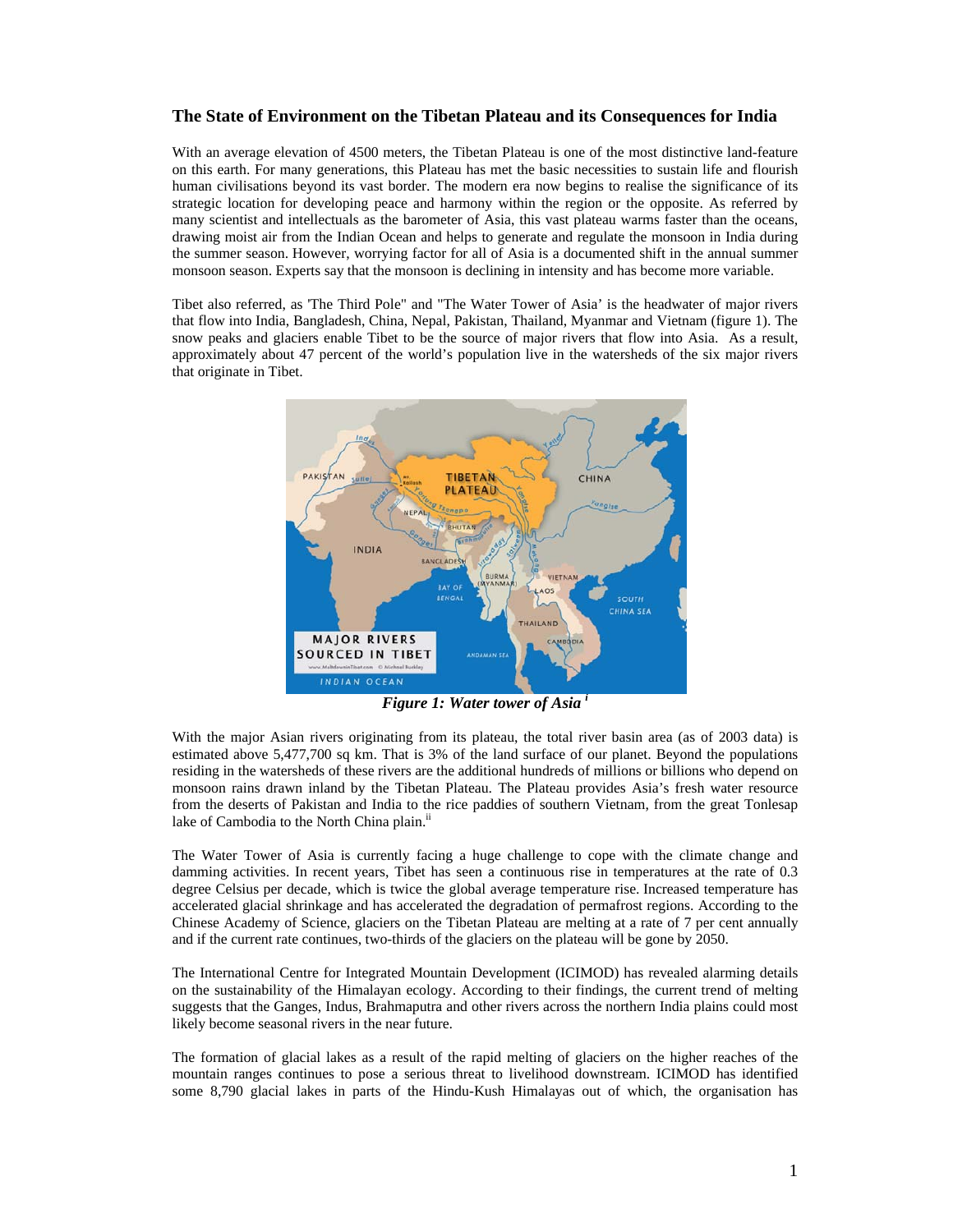confirmed 204 glacial lakes as 'likely to burst'. The sudden discharge of a large volume of water with debris would lead to massive floods known as the glacial lake outburst floods (GLOF).

Around 15 GLOFs have been recorded in the Tibet Autonomous Region alone between 1930 and 2002. Debris from nine of those GLOFs entered Nepal and India and caused serious loss of life and assets. For example, on April 9, 2000, a large landslide in the Bomi area in Kham formed a landslide dam on the Yidwong Tsangpo (Chinese: Yigong Zangpo)-a tributary of Yarlung Tsangpo (Brahmaputra). On June 10, 2000, the dam breached resulting in flash floods which caused the death of 30 peoples and the disappearance of more than 100 peoples. This flash flood in five downstream districts of Arunachal Pradesh (Eastern India) left behind 50,000 peoples homeless and damaged more than 20 bridges. The total economic loss was estimated at more than 1 Billion Rupees (22.9 million USD). Similarly, Pareechu, a tributary of the Sutlej was blocked by a massive landslide in the Tibet, forming an unstable rockfall dam. In the years 2000 and 2005, the Pareechu lake burst in Tibet, causing heavy destruction of livelihoods, infrastructure, and socio-economic assets downstream, particularly in Kinnaur and Shimla districts of Himachal Pradesh (Northern India).

A grandiose diversion project revealed in a book by a retired officer of People's Liberation Army, Li Ling, aims to divert water from the Brahmaputra to the parched areas of northern China. Scientists have confirmed that this project, if implemented, could pose immeasurable challenges to both the environment and human population.

After much denial, Beijing finally disclosed the construction of Zangmu dam on Brahmaputra. A China Daily story in March 2009<sup>th</sup> acknowledged that the "Zangmu Water Power Station" is on the main stream of the middle reaches of Brahmaputra. There are more dams (figure 2) planned in this section of the river, and construction has been going on since 2006. The installed capacity of 'Zangmu Water Power Station' will be 510 MW (85 MW x 6 turbines). The project is located in Lhokha (Shannan) Prefecture of Tibet Autonomous Region, about 140 km southeast from Lhasa, between Zangs-Ri (Sangri) and Gya-Tsha (Jiacha) counties. Huaneng, China's top power company is backing the financing of the project and, Gezhouba, one of China's biggest dam construction companies, will build the project. Such news should be particularly alarming for people living in downstream countries of India and Bangladesh. China is likely to approve more dam projects on the Brahmaputra and its tributaries this year. There is repeated speculation about China planning to build dam at the Great bend from where the Brahmaputra takes a sharp U-turn, forming the world's deepest gorge, an area reported to have hydropower potential of 38,000 Megawatt.



Chinas' frenzy of dam building can be observed from their record of dam building in the past fifty years. According to the World Commission on Dams, China had only 22 large dams in 1949 and by 2000 the number had increased to 22,000 dams. In 18,000 days China constructed about 20,000 dams and just recently the Chinese government announced that they were going ahead with their plans of building one dam equal to the Three Gorges dam each year for the next 10 years.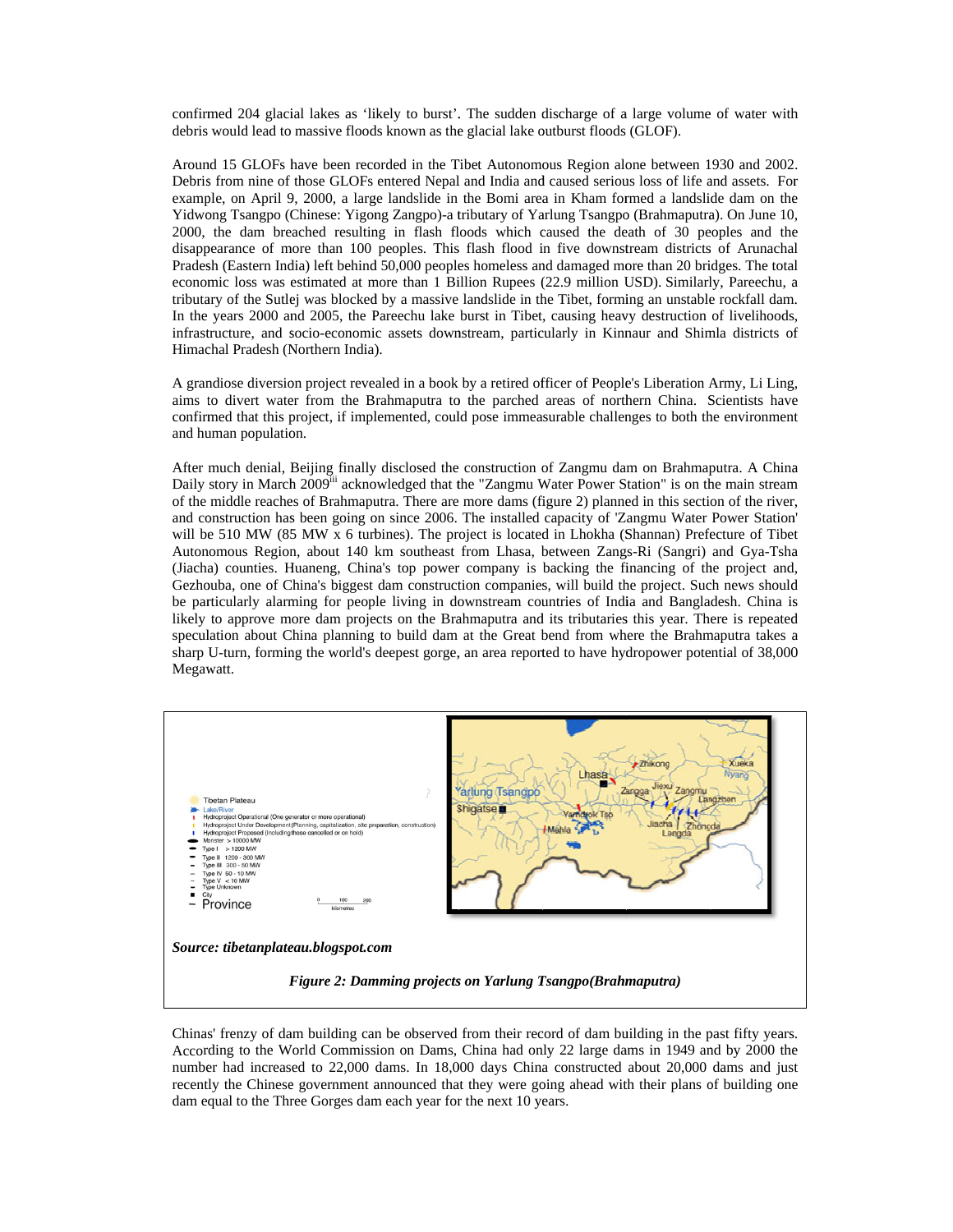On March 5, premier Wen Jiabao presented his "government work report" during China's annual parliamentary session in Beijing, revealing the key goals of the country's  $12^{th}$  Five-Year Plan (FYP 2011 -2015). Apart from other grand visions to cut energy and carbon intensity, China also aims to boost the proportion of non-fossil fuels in primary energy consumption to 11.4 per cent. After the Japanese nuclear tragedy and the subsequent freezing of further approvals of nuclear projects in China (*at least for few years*), this statement is in fact a green signal for the dam construction companies to invest more on the Tibetan rivers and to meet the energy target (*see box information*).

## *Box 1. Hydropower development on the Yarlung Tsangpo*

*Behind the scenes, preparations for hydropower development on the Yarlung Zangbo have been constant. In a recent media interview, Zhi Xiaoqian, head of the Chengdu Surveying Institute, said that plans had been drawn up for all of Tibet's major rivers, including the middle reaches of the Yarlung Zangbo. But a lack of clear policy direction has meant approval for those plans has been slow and the projects have not commenced. "Now the time and conditions are ripe. China's energy supply is becoming ever more pressured, and there's an urgent need to develop the rich hydropower resources of Tibet," Zhi said. Currently less than 0.6% of Tibet's hydropower resources have been developed. In comparison with the rest of China, this is virgin territory.* 

## *-Source: Chinadialogue.net*

Worldwide Fund for nature (WWF) named the Indus River as one of the ten rivers at risk. The Indus which was already facing an acute shortage of water in its flow due to climate change suffered more obstruction after Beijing built a dam on the dying river without informing the downstream countries - India and Pakistan. Pakistan, where the river mainly flows, has people using its water in far less quantity than the minimum requirement as recommended by the UN for human health and survival.

Infrastructure development in Tibet is of immense significance to India as it would impact on Indian security concerns on its Northern and Eastern borders. The 1,142-km Gormo- Lhasa Railway line from Gormo to Lhasa became fully operational in July 2006. The railway line connects and integrates the Tibetan Plateau with the rest of China. The ultimate goal is to extend its railway to neighboring countries, so that they can extend a sphere of influence to south Asia. The line will not only ease the difficulty of supplying garrisons stationed along the frontier but also reduce military expenditure. This certainly poses a threat to the regional security balance. China has unveiled plans for extending Chinese national rail network to the Indian border. The planned railway included a line extending west from Lhasa to Shigatse which is scheduled to complete in 2013. According to Aditya Baral, the Nepalese premier's foreign affairs advisor, China has started to build a rail link between Tibet and Nepal; railway line from to Khasa, a town along the Nepal-China border.

A healthy iv Tibetan Plateau would not only benefit the entire Asian continent but also it helps in promoting peace and harmony within the region, especially between two major emerging powers (India and China).

## *Endnotes*

- *Jane Qiu, China: The third pole: Climate change is coming fast and furious to the Tibetan plateau, Naturenews, Published online July 23, 2008*
- *Melting Himalayas: Photos By David Breashears, Beinformed Journal, 16 July 2010*
- *Phil Mckenna, Tibet is warming at twice global average, NewScientistEnvironment, July 24, 2007*
- *Megan Fetzer Sheehan, Climate Change: A Sacred Glacier Recedes, The Nature Conservancy*
- *Glacier and snow melting in the Himalayas and its possible implications, ICIMOD*
- *Pradeep M. Kool, Melting of Himalayan Glaciers, ICIMOD*
- *Yanjun Shang, Zhifa Yang, Lihui Li, Daan Liu, Qiulin Liao and Yangchun Wang, A Super-large landslide in Tibet in 2000: background, occurence, disaster, and origin, Geomorphology, 5 September 2003*
- *Regional Glacial lake Outburst Floods Risk Reduction in the Himalayas Initiative, UNDP, May 2008*
- *Li Ling, Xizang zhi shui Jiu Zhongguo, 2005*